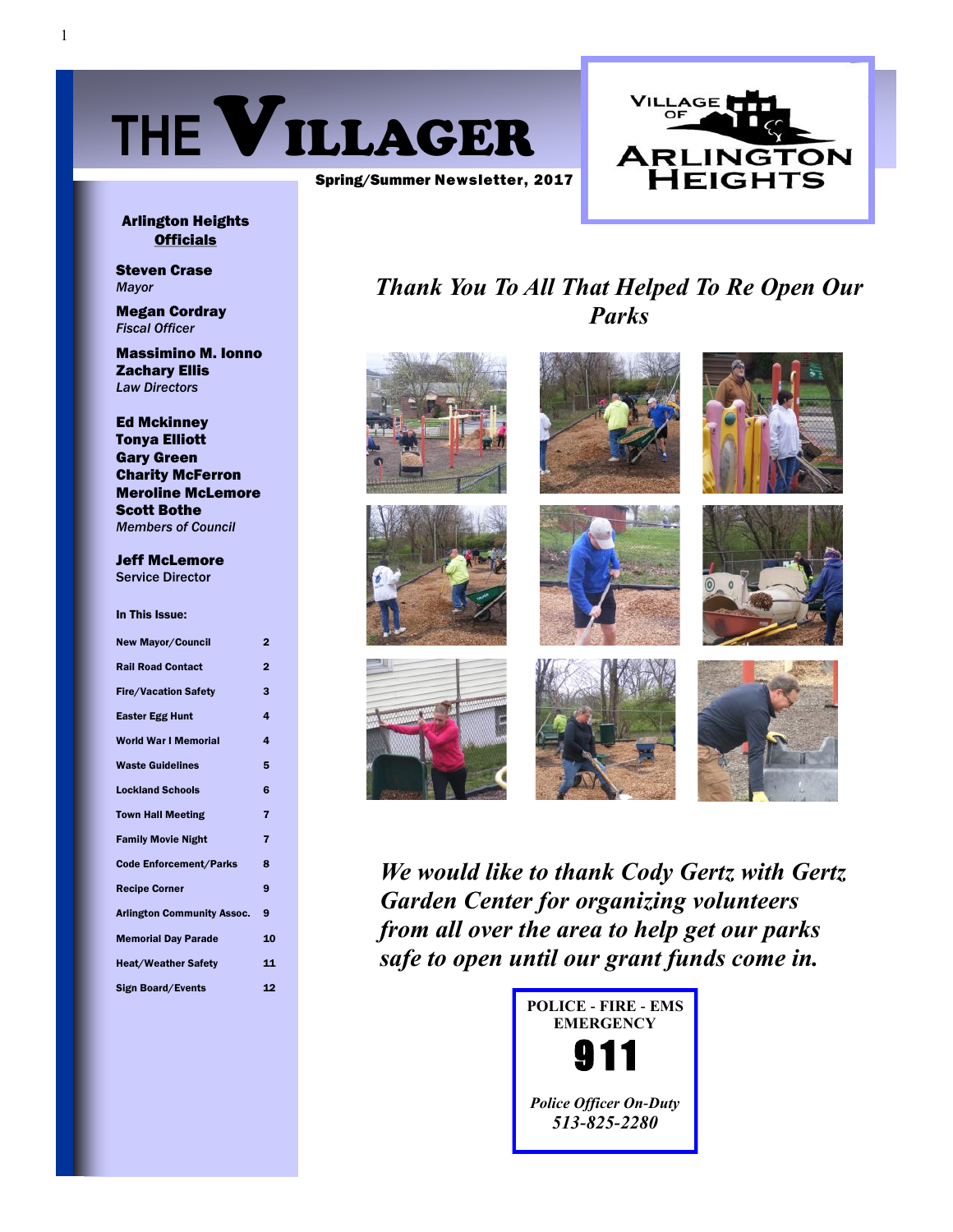New Mayor Takes Over April 1st 2017



Effective April 1st, 2017 Joe Harper resigned his position as Mayor. Steven Crase as Vice-Mayor has been appointed as Mayor. Steve has been a life long resident of the Village with his wife Shanon and son Scott. He also severed 15 years on the Village Fire Department rising to the rank of Chief in 2007. His goals for the Village are to make the government of the village more transparent to the residents. He will be holding town hall meetings with the residents to keep you updated on ideas we have to make Arlington Heights a better place to live. This will also be a more relaxed platform for you to ask questions of the Mayor and Council.

### New Council Member

Scott Bothe is a thirteen year resident of Arlington Heights. He lives at 647 Arlington Ave with his wife of three years Kelli and daughter Penelope. With the encouragement and faith of his loving wife and family Scott started his company Bothe Cabinetry and Countertops LLC right here in Arlington Heights in 2012. On the rare days he's not in his shop Scott enjoys a round of golf, fishing, and cooking for his friends and family. As a council member he hopes to grow closer to his neighbors and to help them with their problems.





If a train is blocking the crossing at Mill St or at Station Ave you can contact Norfolk Southern at 1-800-453-2530 and tell the dispatcher the crossing number and they will get the train moved. So far this has been working. Our legal department has had several meeting with the railroad and are working on a solution to the problem. The crossing number for Mill St is 524725B and the number for Station Ave is 524727P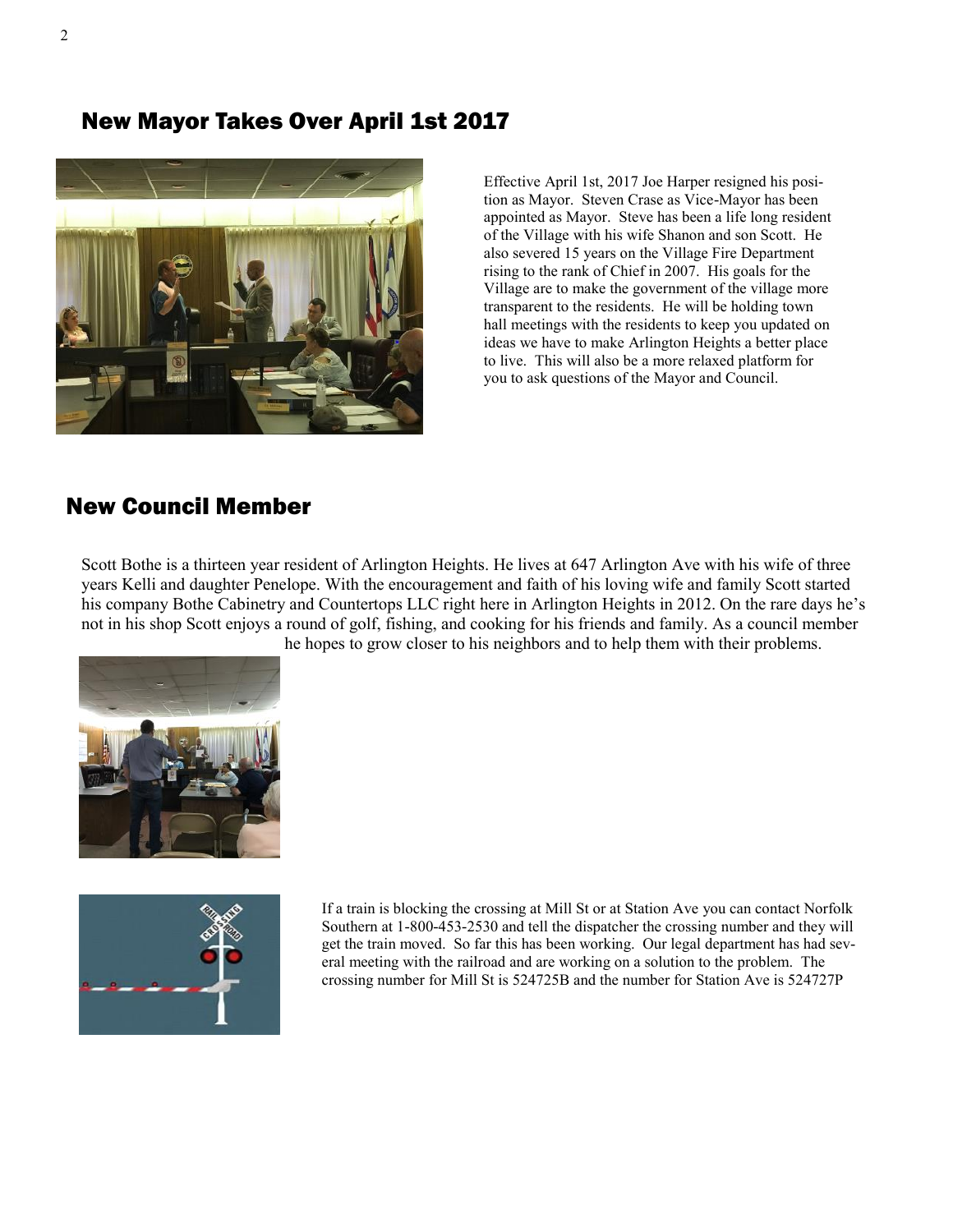### Recreational Fires

The Reading Fire Department desires all citizens not to be denied the enjoyment of recreational fires. Although these fires are typically small in size, they can still represent a significant fire hazard. In an effort to minimize damage and/or injury from fires, the Fire Prevention Code provides the following guidelines:

- When the fire is contained within an approved container (i.e. commercial fire pits, screened devices, etc.), the fire shall be located more than 15' from any structure. The immediate area within 15' should also be clean of combustible materials, such as overgrown brush, weeds, and shrubs.
- When the fire is not contained within an approved container, the fire should be located more than 25' from any structure and the immediate area within 25' clean of combustible materials.
- The burning of garbage, leaves, landscape waste, construction waste and other combustible materials are prohibited. Only seasoned, dried firewood is permitted.
- The fire must be started with combustible materials; no flammable/combustible liquids can be used to ignite the fire.
- The recreational fire must not exceed 3' diameter and 2' in height.
- The Fire Department may prohibit any burning when atmospheric or local conditions make such fires a hazard or nuisance.
- A means for immediate utilization for extinguishment must be readily available.
- Fires must always be attended by an adult until completely extinguished.



# Turn your attention to Fire Prevention



The Hamilton County Sheriff's Dept. Will provide extra watch on your home while you are gone. Complete the form that is available online at www.ahohio.org and return it before leaving town.

#### **Vacation– Crime Prevention Tips**

Vacation is a time for fun and enjoyment. A vacant hour, or one that appears to be unoccupied, is an appealing target for a burglar.

#### *Before leaving...Secure your residence*

- Make sure all locks on doors/windows function properly and use them.
- Give you house a lived-in appearance. Use automatic timers on lights.
- Leave shades and blinds in a position that you normally leave them.
- Arrange to have your mail, newspapers, and any packages picked up while your away.
- Make sure any burglar and smoke alarms function properly and are armed.
- Ask a trusted friend or neighbor to watch over your property.
- Don't post vacation pictures on social media while your away.

#### *While on the road*

- Never carry large amounts of cash; use traveler's checks.
- Be aware of your surroundings and never advertise your plans to strangers.
- Carry a flashlight with fresh batteries, flares, fire extinguisher, and first aid kid while traveling.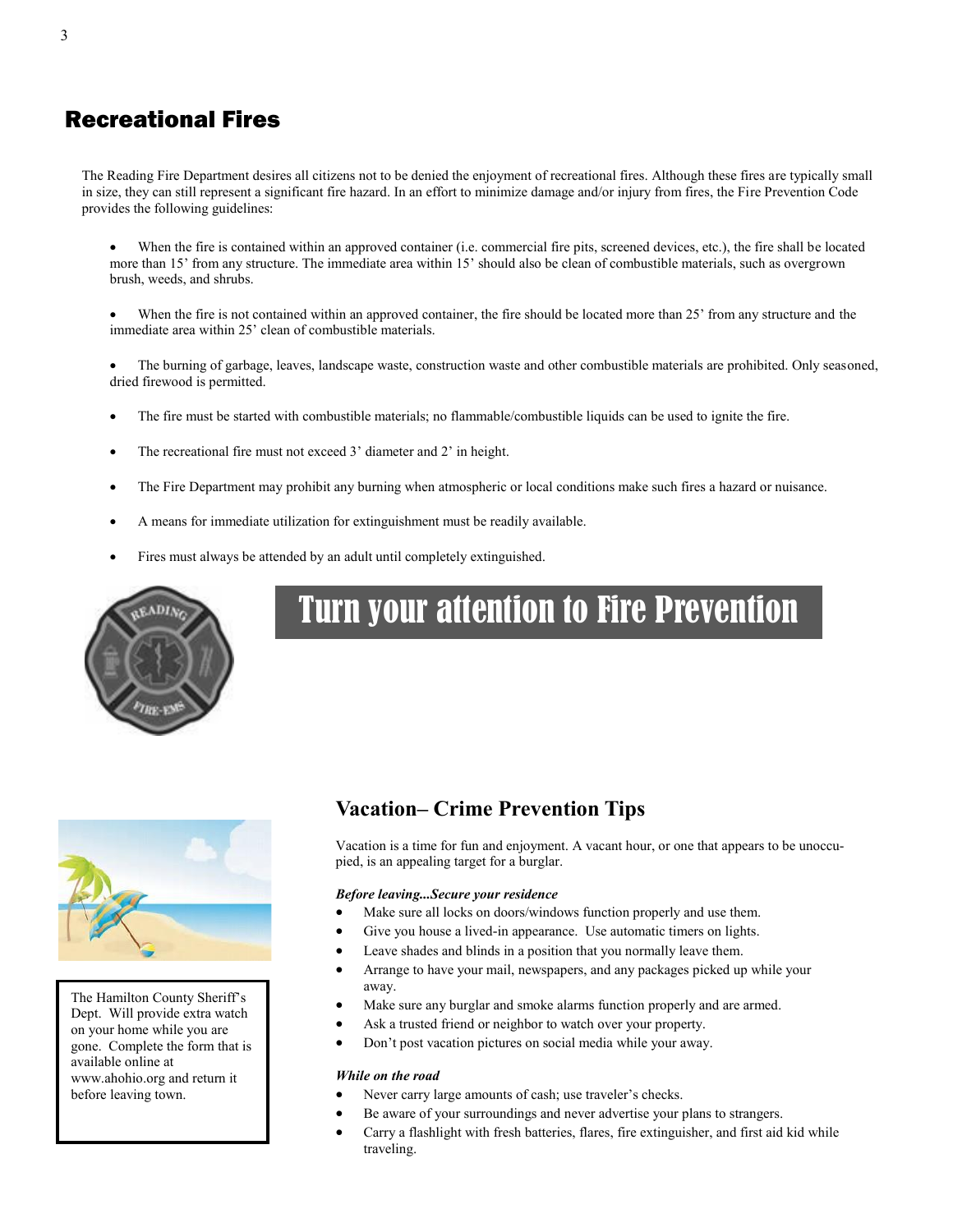# 2017 Easter Egg Hunt

The 2017 Easter egg hunt went very well with around 60 kids participating. The Easter bunny was delivered by the Hamilton County Sherriff's Dept. A special thanks to Council member Tonya Elliott for setting everything up.









# World War I Memorial Is Repaired

Village resident Dean Carroll was walking one day and noticed that a star was missing from a name (Arch Watkins) on the monument that denotes killed in action. With the help of Patrick Walker and the crew of Wyoming High School the missing star was recreated and replaced.

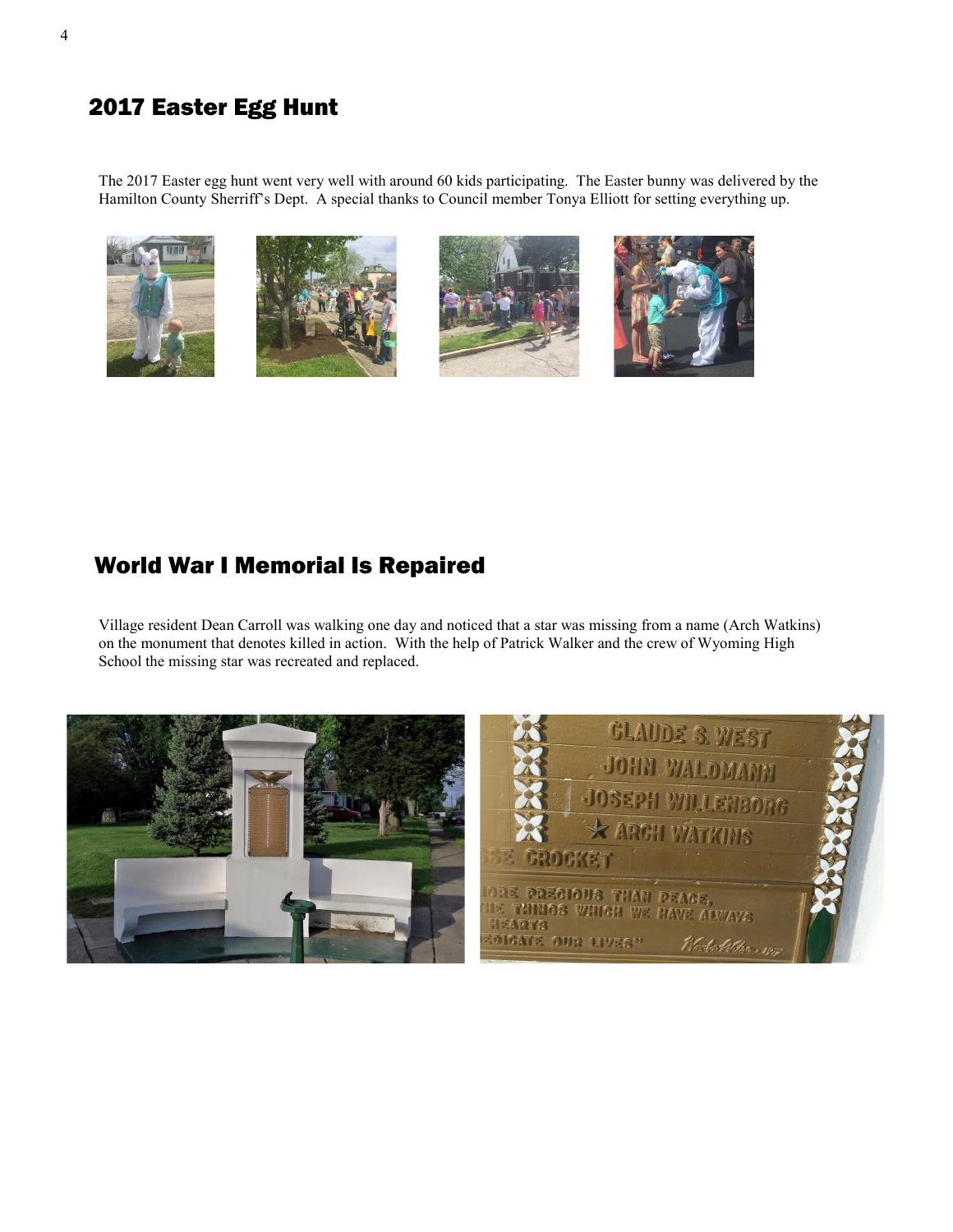

# Rumpke Waste Guidelines

The Village of Arlington Heights contracts waste collection with Rumpke. Rumpke sets the Villages rates each year based on the number of units we have. Apartments and multiple family units get charged per apartment or unit. Effective May 24th, There is no option to suspend garbage service and it is billed on your water bill. Effective Jan 1, 2018 Cincinnati Water Works will be begin monthly billing. Waste is collected on Tuesday morning after 6:00AM. Please do not set out cans until after 5:00PM on Monday night if possible. Garbage cans must be removed from the street by 6:00pm Tuesday per Village ordinance and placed in the rear of the property. Below are some guidelines put in place by Rumpke:

- Acceptable garbage includes cooled ashes, rags, garden and kitchen refuse, waste paper, scrap wood and lumber, brush (must be cut and tied in bundles not exceeding 4 foot lengths, Christmas trees, household items (less than 85 pounds) and household waste.
- Uncollectible Waste includes hazardous wastes, tires, lead acid batteries, items containing CFCs i.e., refrigerators, freezers, air conditioners.
- Bulky materials including drywall, concrete, bricks, dirt or rocks are not acceptable
- Please contact Rumpke at least 48 hours before your regularly scheduled collection to request a large item pick-up for acceptable large items, and/or excessive amounts of trash. Television sets cannot exceed 32 inches for curbside pick-up. Any mattress or upholstered furniture must be completely sealed in disposable plastic for removal. Additional fees may apply



### Waste Trailer

On a first come, first served basis, the Village of Arlington Heights will make available a trailer to load with acceptable refuse. The rental fee is \$150.00 for each rental.

We cannot accept: MOTOR OIL, OLD TIRES, CAR BATTERIES, ANTIFREEZE, BRAKE FLUID, PAINT, SHINGLES, and HAZARDOUS SUBSTANCES, REFRIG-ERATORS, AIR CONDITIONERS, AND ANY OTHER ITEMS THAT CONTAIN FREON.

You can find the request form online or pick up from the clerks office.



### Yard Waste Trailer

On a first come, first served basis, the Village of Arlington Heights will make available a trailer to load with yard waste only (grass, tree limbs, and shrubs). We do have a site to dump this material and compost it. There is no charge for this service it is part of your waste fee.

You can find the request form online or pick up from the clerks office.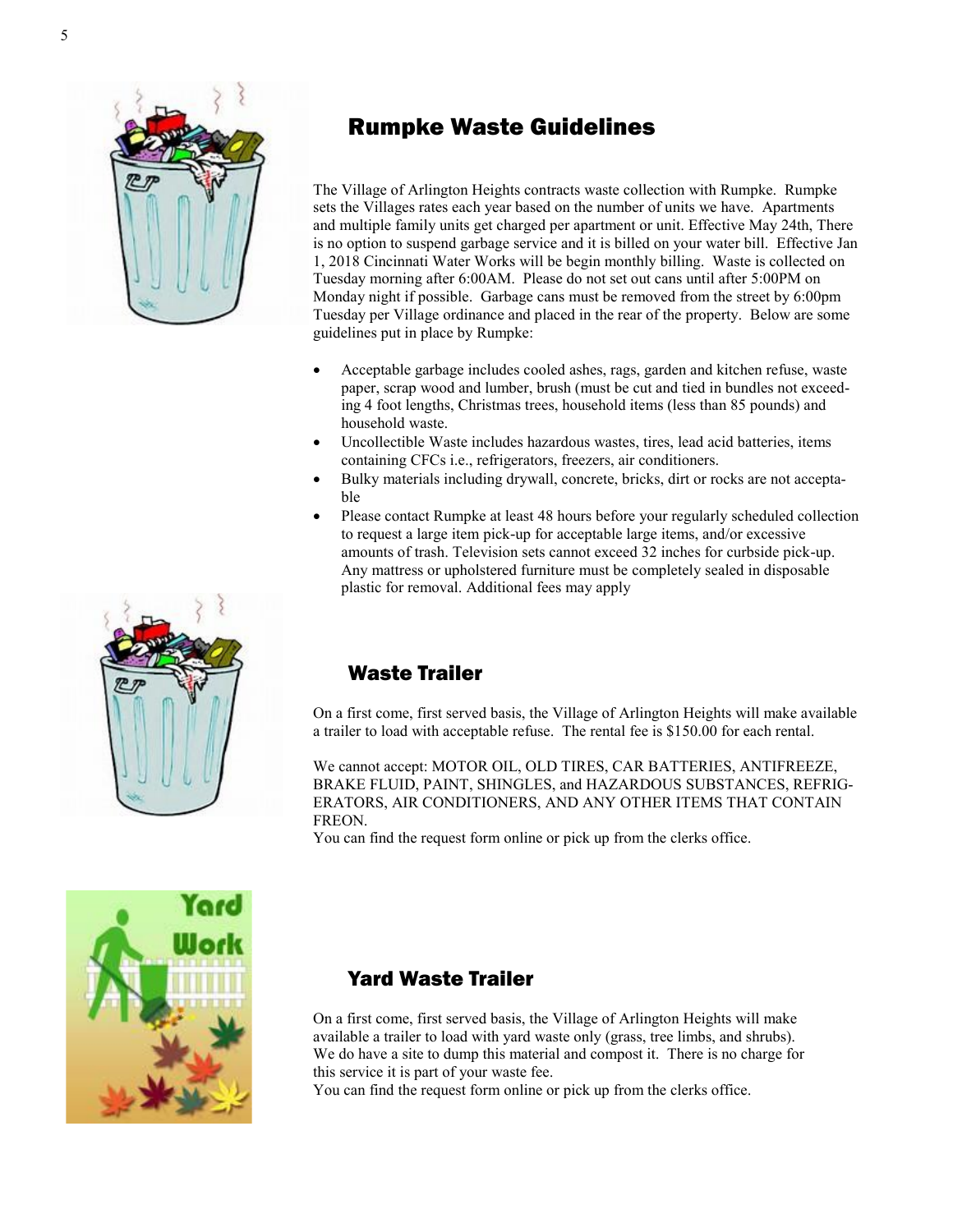## A Message From Lockland Schools Superintendent

The Lockland Local School District is a historic district that has served the valley area since 1851. For generations we have established a *Tradition of Excellence.* Our district is the true essence of a *Small School* with a *Big Experience*. Over the years, we have achieved so many accomplishments we cannot even name a fraction of them. We have the first African-American Navy SEAL, we have the inventor of Benadryl, we have a variety of state championships, we have professional athletes, we have a multitude of doctors and lawyers, and we even have award winning authors who all attended our schools.

More recently, our district has been recognized by the Ohio Department of Education as a 2016 Momentum Award School for academic achievement. We have many great plans in our strategic master plan. These include the possibility of becoming a Community Learning Center (CLC) and investigating the possibility of renovating or building a new 21st Century structure.

By becoming a CLC, the district will have opportunities to build partnerships with outside businesses, agencies and universities to help benefit the students in the district. Before we make any decisions, we need input from our parents and the community. Please look for a survey and community meetings to gather your feedback.

Structurally, we have a beautiful, historic building that is a regional icon. This building has been seen by countless people as they have traveled on Interstate 75 and even when they were on boats as they traveled up and down the Miami and Erie Canals.

In the halls and from the outside, our building looks beautiful. However, behind the walls the building has a variety of concerns. Our plumbing, wiring and mechanical systems are extremely old. We are in a place where fixing these concerns can become extremely costly to tax payers. Please look for surveys and meetings intended to gather input on ways the community would like for the district to address these concerns.

Will your child be ready for Kindergarten? Lockland offers full-day preschool at NO COST to eligible families. If you are interested in getting information about how you can enroll for the next school year, please call 513-674-4329. Our preschool program, funded by Head Start, serves 3-, 4-, and 5-year-old children. Nutritious meals and snacks are provided, along with an engaging school-readiness curriculum. In addition, Head Start offers opportunities for speech, language, vision, and hearing screenings. Don't delay: limited space available. Contact us today or visit: [www.hcescheadstart.org](http://www.hcescheadstart.org) for more information.

It is that time of the year to enroll your children. If you have a child or if you know someone with a child who will be eligible for kindergarten next year, we are accepting applications over the summer. In order to register your child, you will need your child's birth certificate, shot records, social security card, and proof of address (lease, mortgage, or utility bill).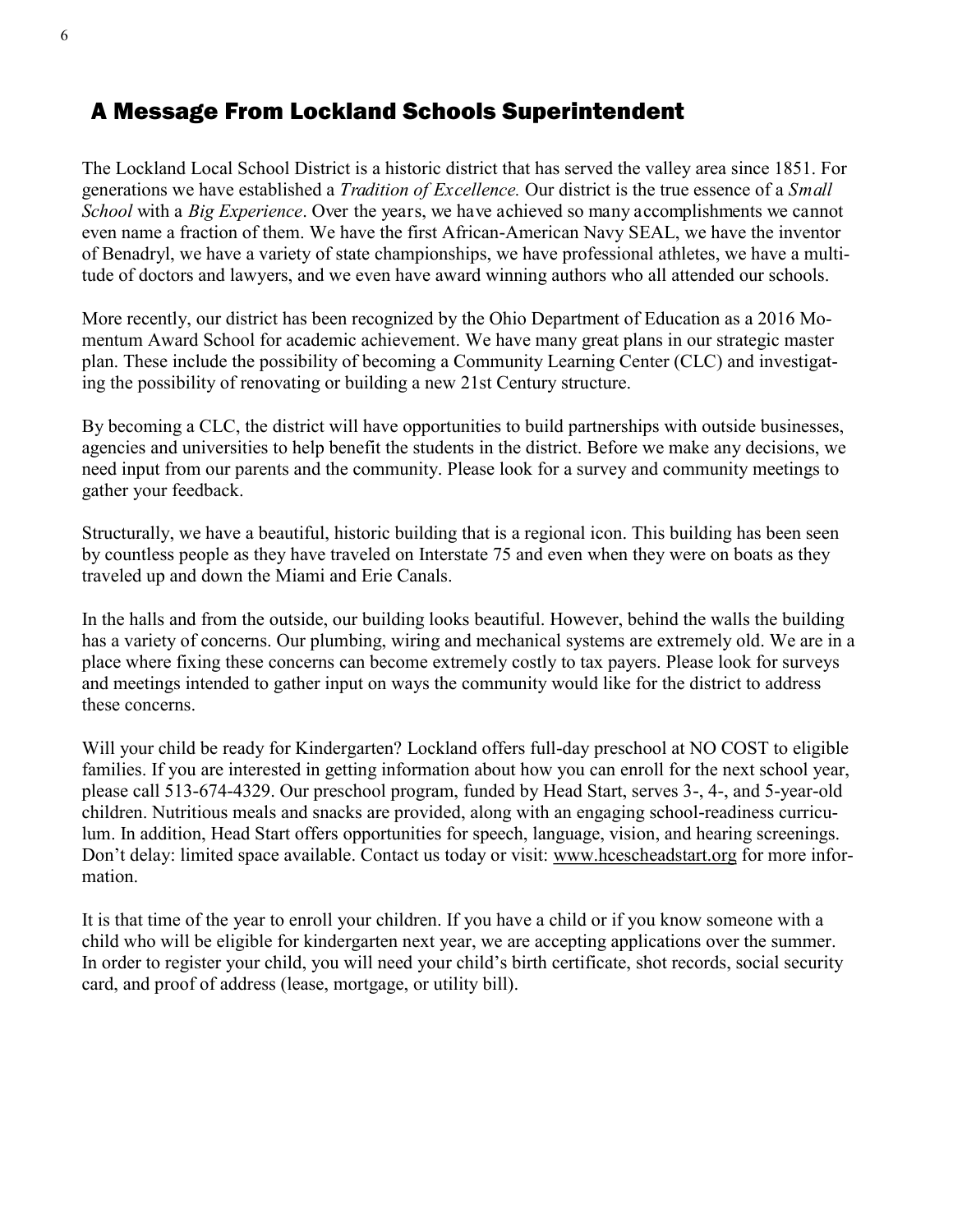

The Mayor and Council will be holding a Town Hall meeting on August 7th from 7:00PM-8:00PM. This meeting will be a chance for the residents of the Village to ask questions and share ideas about the current and future state of the Village.



Join us at Town Hall for a family movie night. This will take place in the parking lot in front of the fire bay door. This even will be rain or shine. Bring your chairs. We will provide hot dogs, water, and snacks. The movie will be announced the week of.

# Area Community Events

- 6/2-6/4 Village of Arlington Heights Community Yard Sale 8AM-5PM
- 6/3 Hartwell Community Yard Sale 8:30AM
- 6/3 Summer Market @ Gertz Garden Center 2PM-7PM
- 6/5-7/28 Reading-Lockland Presbyterian Church Free Summer Food & Educational Program
- 6/11-6/15 Friendship United Methodist Church VBS 6PM-8PM
- 7/12-7/15 Lockland Nazarene Church VBS 6PM-8PM
- 8/5 Summer Market @ Gertz Garden Center 2PM-7PM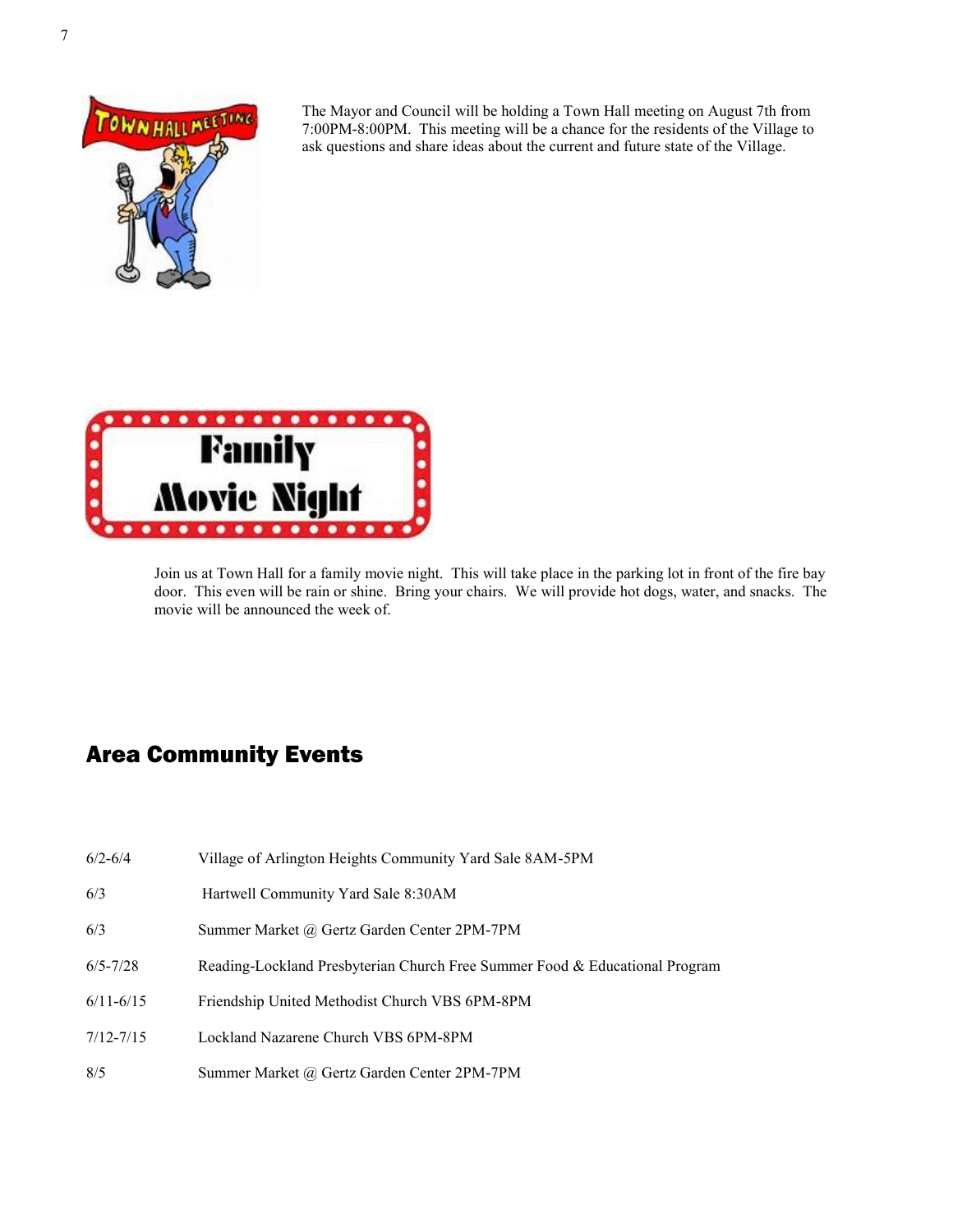

# Grass Clippings

Grass clippings can not be blown into the streets. We ask for everyone to remove grass clippings from the street after cutting grass. Grass getting into the cracks of the street will cause weeds to grow and break the blacktop.

# Code Enforcement

Please help the Village remain safe, with a pleasant appearance. Certain things will result in a courtesy warning from the Village and a possible citation from the Sheriff's Dept.

*Vehicles parked in the yard overnight the day of collection. Vehicles blocking sidewalks Property containing unsightly junk or rubbish.*

*Grass exceeding the allowed length Trash cans must be placed in the rear of the house Overgrown weeds Trash cans may not be put to the street before 5PM Grass blown in the streets Trash cans must be collected from the street by 6PM*

# Village Park Rules

We have two parks in the Village for the children to enjoy. Both parks will be going through a rehab in the fall with a grant the Village received. Red Daniels park located behind Town Hall has an age limit for children up to 11 years of age. Firefighters park located on Blanche Ave has an age limit for children up to 15 years of age. Both parks close at dusk. At times Firefighters park may be closed for a private event if the park is rented.

## Village Dog Park



The Village has a dog run park located at the bottom end of Firefighter park. It is a fenced in area that you can let your dogs run. We provide the bags at the gate to pick up after your dog. Please keep your dogs under control as you walk through the park.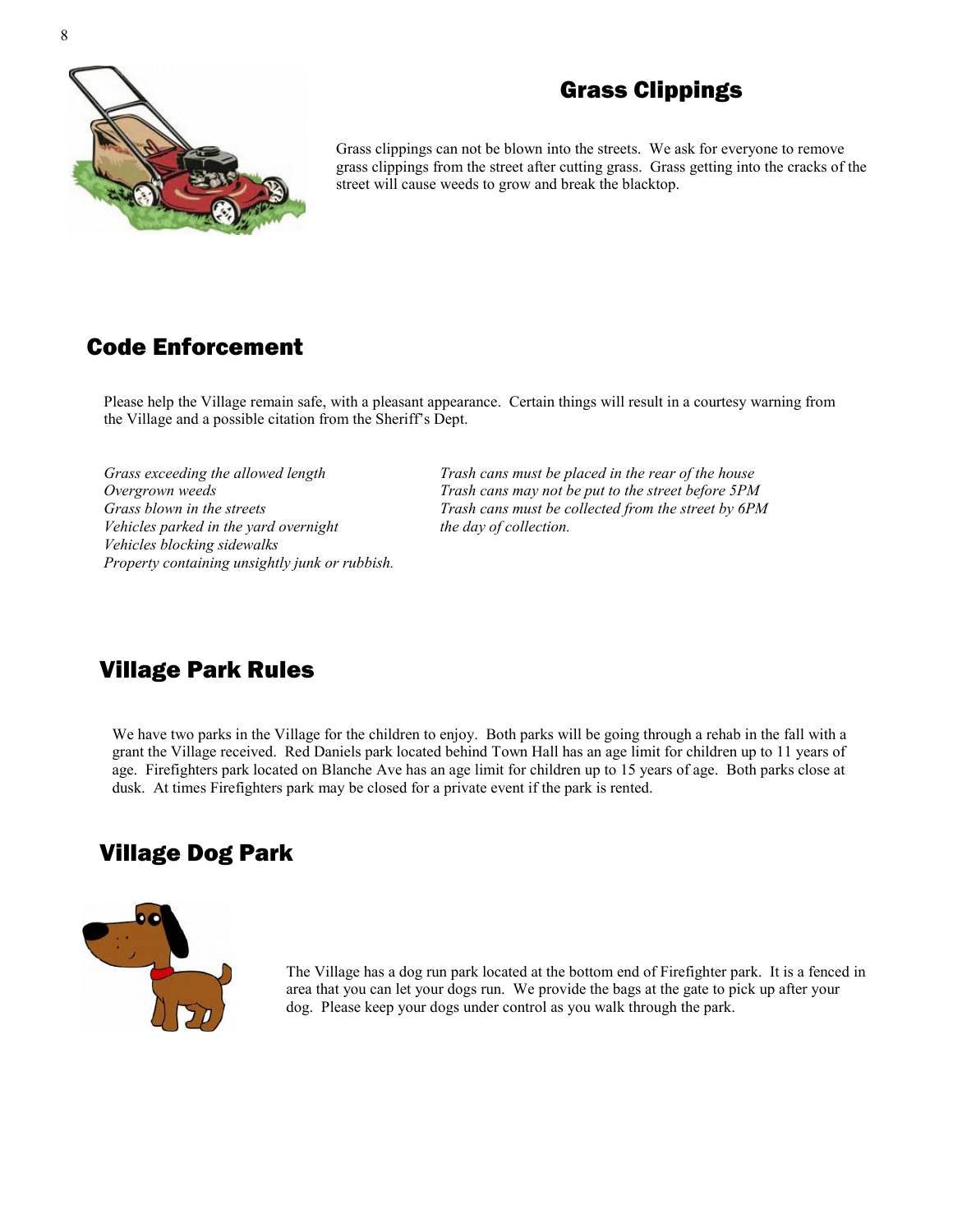## Recipe Corner

If you have lived even one summer in Arlington Heights then you've probably walked or driven by the beautiful red brick house at 612 Elliot Ave. Beside that house every summer you'll find a bountiful and perfectly manicured vegetable garden. And in that garden more often then not you would find Ronald "Ray" Coffey. He started his garden mid April every year without fail for twenty-five years. Farming was in his genes. He grew up in Rockcastle County Kentucky working on his parents six hundred acre farm. "He would work in his garden from from sun up to sun down most days." said his wife Mary. "He would only stop for lunch." she said with a smile that only comes when you think of the people you love. Ray passed away on July 5th. Yet this spring like every year before a garden grows on the corner of Erkenbrecher and Elliott Ave. Mary Coffey, with the help of a friend decided to plant the garden again this April. A few years ago, Mr. Coffey was sitting on his porch eating a Red or Golden Delicious apple. "Whichever one it was, he liked it so much he walked out and started pushing the seeds right into the yard." said Mrs. Coffey. The next spring a tiny apple tree sprouted. Now that tree stands more than ten feet tall. Maybe someday my daughter will be able to pick an apple from that tree. Not before Mrs.Hoerst of course. Ray made sure to let everyone know. She gets the first one.

Mrs. Coffey's Vegetable Soup

2- Cups Potato 2- Cups Peppers (red,green,yellow) 2- Cups Green Beans 2- Cups Carrots 1- Cup Corn 2- Cups Onions 1- Cup Peas 2- Cups Tomatoes 2- Cups Cabbage - salt and pepper to taste

Add 2lbs of chuck roast for beef stew

### Arlington Community Association

The Arlington Heights Civic Association has renamed, hoping residents might have a better understanding about the groups mission and vision for the community. The new name is the Arlington Community Association. The group will continue to meet on the second Tuesday of the month, at Town Hall, 7 p.m.

Community Association Membership Drive June 3rd, Sign up at the Municipal Building from 12:00 to 3:00 p.m., our community association is in need of new members to help with events planned for this coming year., or contact Tonya K. Eisner-Elliott at 513- 487-9259.

The Association remains a voluntary organization, whose goal is to improve our Village, striving to maintain the unique character of Arlington Heights. The Association serves as a forum to share neighborhood ideas and concerns. Tonya K. Eisner-Elliott, a member of Village Council and Chair of the Special Projects Committee of Council, continues to work on building the Association. The group has been responsible for community events, such as the Easter Egg Hunt, Memorial Day Parade participation, Community Yard Sale, Safety Fair, Beautification Awards Program, Blue Grass Festival, Halloween and the Christmas Holiday Party. The group has also been active in initiating the WeTHRIVE! Program, a cooperative program with the Health Department, aiming to improve the general health of Village residents.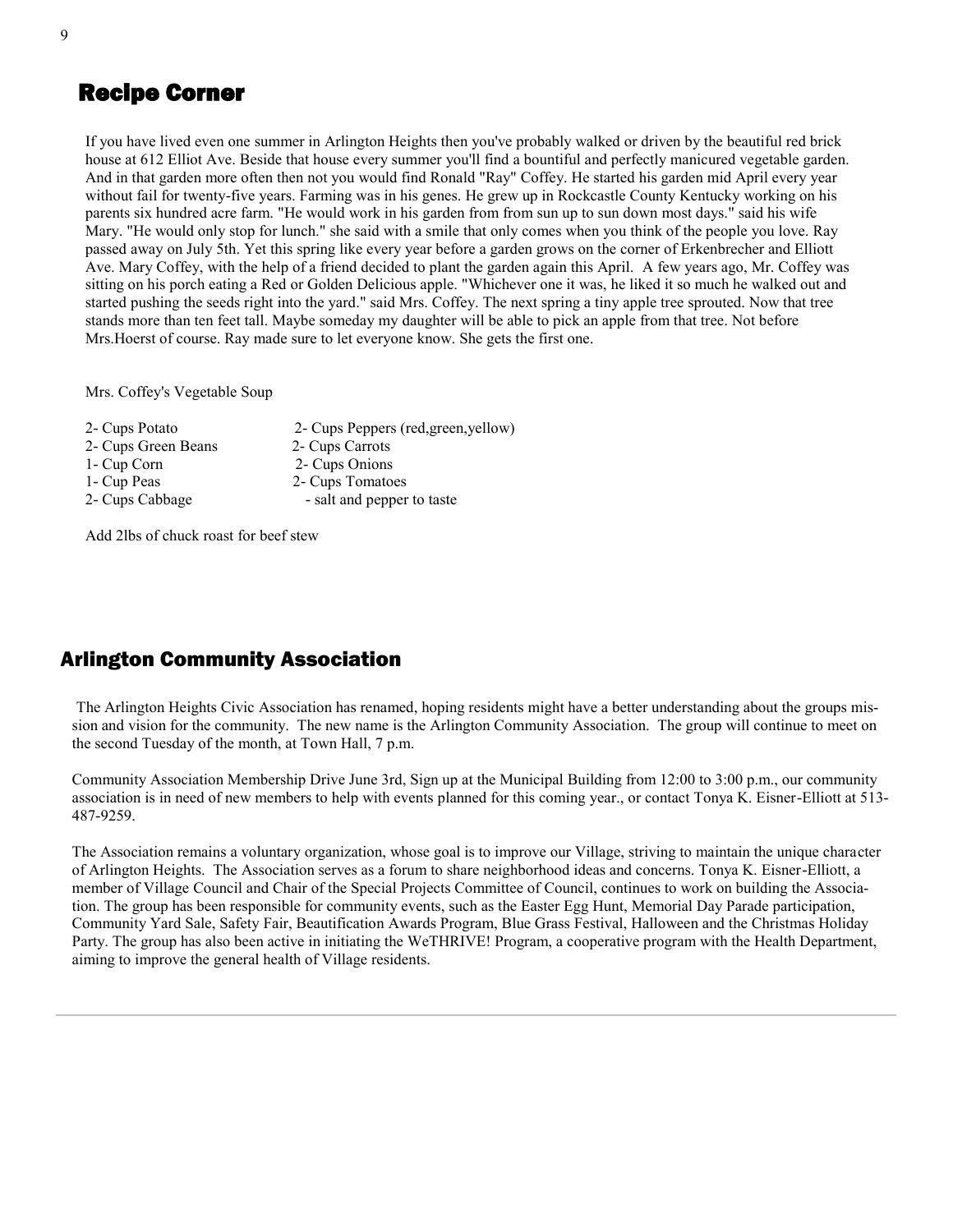## Memorial Day Parade



The 108th Annual Memorial Day Parade will form at the Arlington Heights Town Hall on Elliott and Erkenbrecher Ave at 8:30am, and gets underway at 9AM. The parade will proceed as follows:

East on Elliott to Mill St North on Mill St to Dunn St Left on Dunn St. to Williams St North on Williams St. to Wyoming Ave Right on Wyoming Ave to Reading Rd North on Reading Rd to Vine St West on Vine St. to the Reading Monument Right on Jefferson Ave to Columbia Ave Parade ends at the Reading Cemetery.

There will be a Memorial service at the Reading Cemetery after the parade.

The Arlington Heights Community Association will be at Town Hall on Sunday May 28th starting at 3:30PM to help any kids decorate their bikes. Anyone can walk or pull a wagon in the parade.

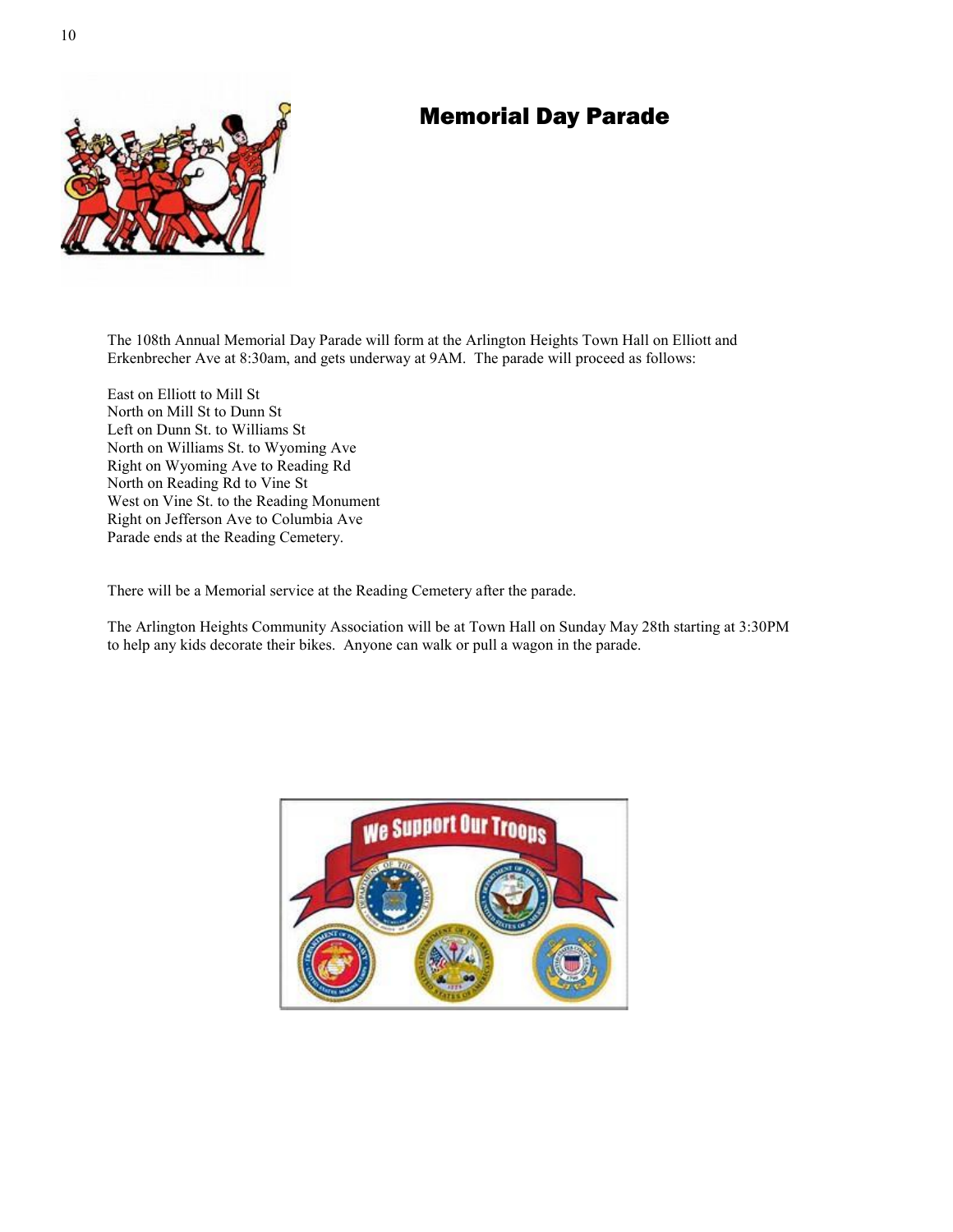# **Be Prepared — Arlington Heights**

#### Summer 2017

#### Build a Kit

- Water– One gallon of water, per person, per day, for at least three days
- Non-perishable food (Three-day supply)
- NOAA Weather Radio
- Flashlight
- First aid kit
- **Whistle**
- Dust mask
- Moist towelettes
- Wrench to turn off utilities
- Non-electric can opener
- Local maps
- Three-day supply of medication
- Baby supplies
- Pet supplies
- Personal documents
- Emergency contact information

#### Connect with Us!



School is almost over and summer is right around the corner. This means hot and humid weather in Hamilton County! Are you prepared to enjoy the summer months safely? Here are some tips and actions you can take to make sure that you and your family are ready to beat the heat!

- Drink plenty of water; even if you do not feel thirsty. Avoid caffeinated beverages.
- Never leave children or pets alone in closed vehicles. Look before you lock!
- Check on family, friends, and neighbors who do not have air conditioning and who spend much of their time alone.

Outdoor warning sirens are intended to alert people who may be outside, to take shelter indoors and seek additional information. Sirens should not be relied upon to provide sufficient warning indoors or in

Ensure that you are able to receive weather alerts by obtaining a NOAA weather radio, tuning in to local media, enabling your phone's Wireless Emergency Alerts, or downloading an app – such as the Hamilton County EMHSA

noisy areas.

app.

# Heat Safety

- Dress in loose-fitting, lightweight, light-colored clothes that cover as much skin as possible.
- Protect face and head by wearing sunblock and a wide-brimmed hat.
- Protect your pet ensure pets have plenty of water and are provided adequate shade if housed outdoors. Avoid walking dogs on hot asphalt.



# Outdoor Warning Siren "101"

*Take Cover. Tune In. Take Action.* 

#### Activation Criteria

There are four basic criteria that Hamilton County EMHSA uses to activate the sirens:

- 1. The National Weather Service (NWS) issues a Tornado Warning for Hamilton County
- 2. A Trained and Certified Weather Spotter reports a tornado to the NWS or to Hamilton County EMHSA
- 3. A tornado is reported by a local public safety official (police/ firefighter) to the NWS or to Hamilton County EMHSA
- 4. A dangerous situation occurs which requires citizens to seek shelter immediately



For more information on the Outdoor Warning Siren System, please visit: [http://www.hcready.org/warning-siren-system/](http://www.hamiltoncountyohioema.org/warning-siren-system/)